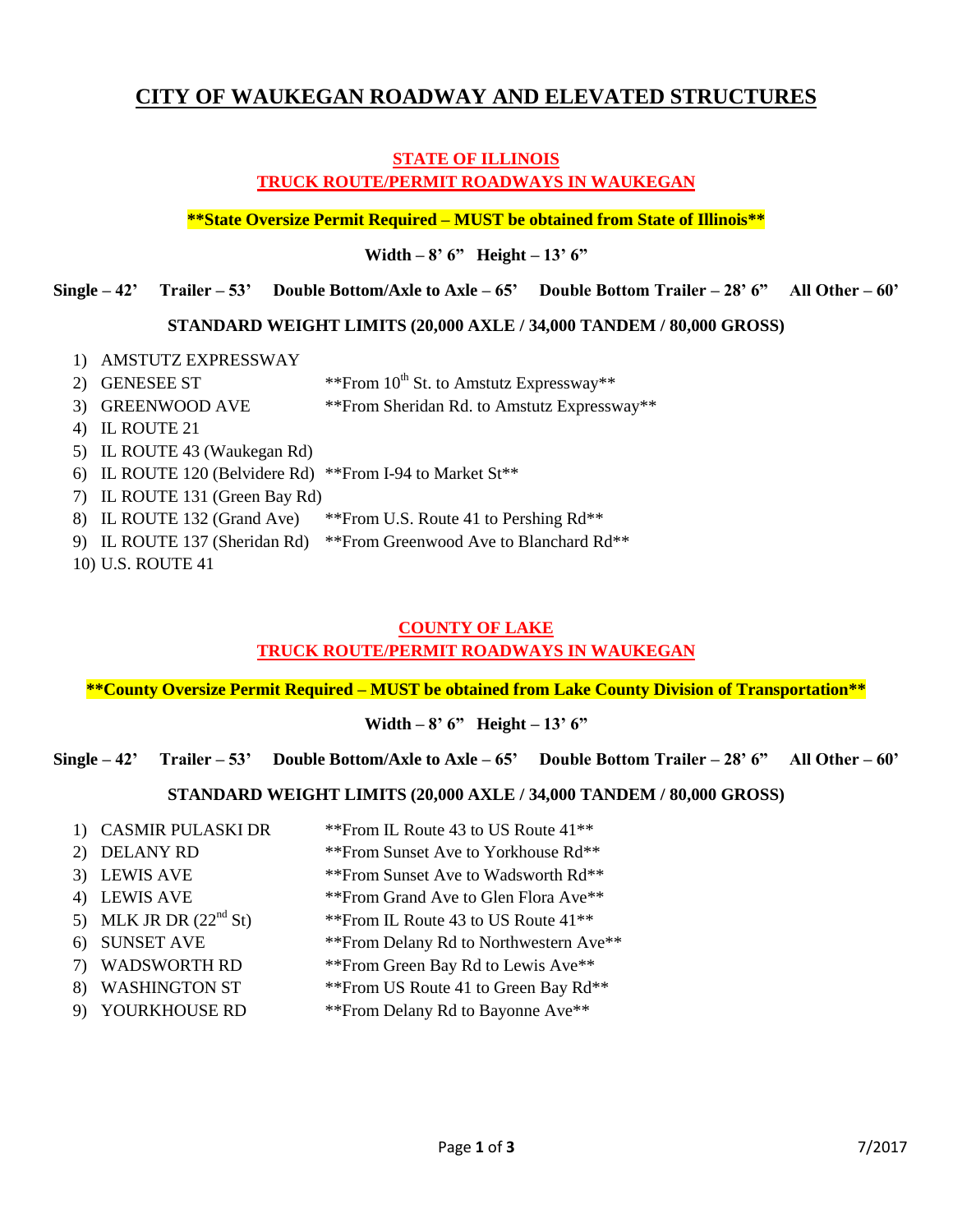#### **CITY OF WAUKEGAN TRUCK ROUTE/PERMIT ROADWAYS**

# **\*\*City of Waukegan Oversize Permit Required\*\***

# **Width – 8' 6" Height – 13' 6"**

#### **Single – 42' Trailer – 53' Double Bottom/Axle to Axle – 65' Double Bottom Trailer – 28' 6" All Other – 60'**

#### **STANDARD WEIGHT LIMITS (20,000 AXLE / 34,000 TANDEM / 80,000 GROSS)**

|    | 1) $14^{TH}ST$     | ** From Glenn Dr To Dugdale Rd (Westbound only) ** |
|----|--------------------|----------------------------------------------------|
|    | 2) CLAYTON ST      | ** From Seahorse Dr. to Pershing Rd**              |
|    | 3) DAHRINGER RD    |                                                    |
|    | 4) GREENWOOD AVE   | ** From Amstutz Expressway to Pershing Rd**        |
| 5) | PERSHING RD        |                                                    |
|    | 6) MARKET ST       |                                                    |
| 7) | McAREE RD          | ** From IL Route 132 to Clearview Ave**            |
| 8) | <b>SEAHORSE DR</b> |                                                    |
|    | <b>SHERIDAN RD</b> | **From Grand Ave To Belvidere Rd**                 |

#### **CITY OF WAUKEGAN AXLE WEIGHT RESTRICTED ROADWAYS**

#### **\*\*City of Waukegan Oversize Permit Required\*\***

#### **Width – 8' 6" Height – 13' 6"**

#### **Single – 42' Semi/Overall – 55' Double Bottom/Bumper to Bumper – 60' All Other – 60'**

# **\*\*\* LIMITED TO 6 TONS PER AXLE \*\*\***

| 1) GLEN FLORA AVE | ** From North Ave to Lewis Ave**      |
|-------------------|---------------------------------------|
| 2) GLEN ROCK AVE  |                                       |
| 3) GOLF RD        | ** From Sunset Ave to Greenwood Ave** |
| 4) GREENWOOD AVE  | **From Golf Rd to Sheridan Rd**       |
| 5) JULIAN ST      | ** From North Ave to West St**        |
| 6) NORTH AVE      | ** From Julian St to Glen Flora Ave** |
| 7) SUNSET AVE     | ** From Green Bay Rd to Golf Rd**     |
| 8) WASHINGTON ST  | ** From Green Bay Rd to Spring St**   |

9) WEST ST \*\*\*From Grand Ave to Julian St\*\*